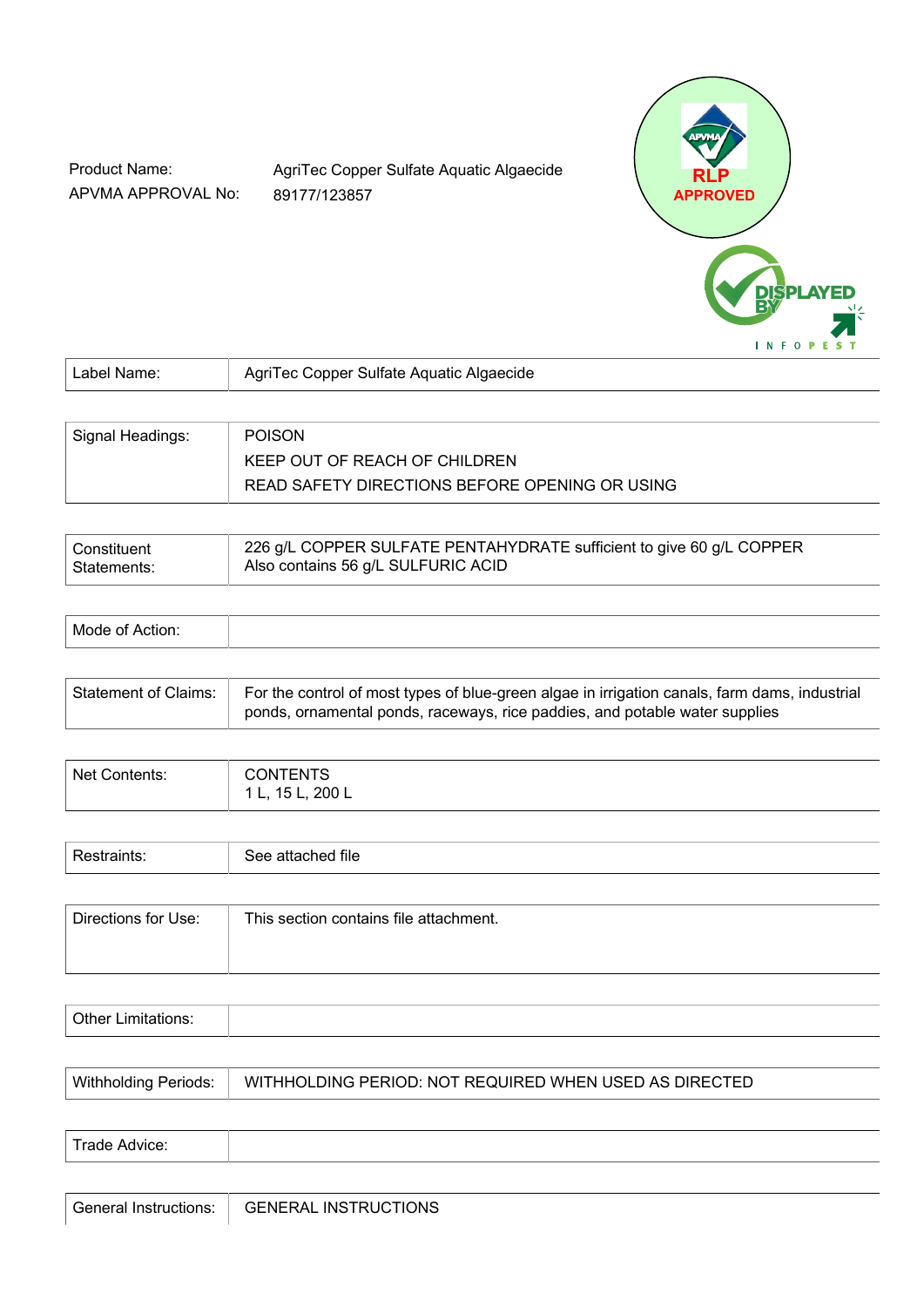| AgriTec will eliminate a broad range of algae and control the growth of resistant species in<br>various situations.<br>Treat shoreline areas first to avoid trapping fish in shallows. In ponds containing fish, treat<br>only 1/3 of the area at a time to avoid oxygen depletion of the water caused by decaying<br>vegetation. Allow 10-15 days for oxygen levels to recover before continuing treatment.<br>Water treated with AgriTec is suitable for use on plants, e.g. water of sports grounds and |
|------------------------------------------------------------------------------------------------------------------------------------------------------------------------------------------------------------------------------------------------------------------------------------------------------------------------------------------------------------------------------------------------------------------------------------------------------------------------------------------------------------|
| ornamental plants.                                                                                                                                                                                                                                                                                                                                                                                                                                                                                         |

| $D = -1 + 1 - 1 - 1$<br>Resistance warning. |  |
|---------------------------------------------|--|

| Precautions: | PRECAUTION<br>Do not use containers which have held product for any other purpose.                                                                                                  |  |
|--------------|-------------------------------------------------------------------------------------------------------------------------------------------------------------------------------------|--|
|              |                                                                                                                                                                                     |  |
| Protections: | PROTECTION OF LIVESTOCK WILDLIFE, FISH, CRUSTACEANS AND ENVIRONMENT<br>A. Fisk - This second continuous has found to found and affect on output of Calculation and the continuation |  |

| 1. Fish - This product may be toxic to trout and other species of fish depending on water<br>hardness. DO NOT treat water containing trout if the water is soft, i.e. the carbonate<br>hardness of the water is lower than 50 ppm. DO NOT treat if water temperature is below 16<br>degrees C.                                                                                                                                                                                                                                                                                                                          |
|-------------------------------------------------------------------------------------------------------------------------------------------------------------------------------------------------------------------------------------------------------------------------------------------------------------------------------------------------------------------------------------------------------------------------------------------------------------------------------------------------------------------------------------------------------------------------------------------------------------------------|
| Treated waters cannot be discharged into rivers, streams, creeks, billabong, lakes or<br>wetlands without a licence from the Environmental Protection Agency (EPA).<br>2. Plants - Water treated with this product will not adversely affect plants and may be used<br>immediately to water fairways, putting greens and ornamental plants.<br>3. Other - Swimming or fishing will not be affected by water treated with this product.<br>4. DO NOT treat dams used for drinking purposes by sheep grazing on Ragwort.<br>5. DO NOT use on areas where large numbers of waterfowl are foraging on filamentous<br>algae. |

| Storage and<br>Disposal: | STORAGE AND DISPOSAL<br>Store in the closed, original container in a cool, well-ventilated area. Do not store for<br>prolonged periods in direct sunlight. Store product above 4 degrees C (Do Not Freeze).<br>Triple-rinse containers before disposal. Add rinsings to water supply being treated. Do not<br>dispose of undiluted chemicals on site. If recycling, replace cap and return clean containers                                                                                                                                     |
|--------------------------|-------------------------------------------------------------------------------------------------------------------------------------------------------------------------------------------------------------------------------------------------------------------------------------------------------------------------------------------------------------------------------------------------------------------------------------------------------------------------------------------------------------------------------------------------|
|                          | to recycler or designated collection point.<br>If not recycling, break, crush, or puncture and deliver empty packaging to an approved<br>waste management facility. If an approved waste management facility is not available,<br>bury the empty packaging 500 mm below the surface in a disposal pit specifically marked<br>and set up for this purpose, clear of waterways, desirable vegetation and tree roots, in<br>compliance with relevant local, state or territory government regulations. Do not burn empty<br>containers or product. |

| <b>Safety Directions:</b> | SAFETY DIRECTIONS<br>Harmful if swallowed. Will irritate the eyes, nose, throat and skin. Product is strongly acidic.<br>Avoid contact with eyes and skin. Do not inhale vapour or spray mist. When using the<br>product, wear cotton overalls over normal clothing buttoned to the neck and wrist and a<br>washable hat, elbow-length chemical resistant gloves and goggles. Wash hands after use.<br>After each day's use, wash gloves, goggles and contaminated clothing. |
|---------------------------|------------------------------------------------------------------------------------------------------------------------------------------------------------------------------------------------------------------------------------------------------------------------------------------------------------------------------------------------------------------------------------------------------------------------------------------------------------------------------|
|                           |                                                                                                                                                                                                                                                                                                                                                                                                                                                                              |

| <b>First Aid Instructions:</b> | FIRST AID                                                                                  |
|--------------------------------|--------------------------------------------------------------------------------------------|
|                                | If poisoning occurs, contact a doctor or Poisons Information Centre. Phone Australia 13 11 |
|                                | 26; New Zealand 0800 764 766. If swallowed, do NOT induce vomiting. If skin contact        |
|                                | occurs, remove contaminated clothing and wash skin thoroughly. If in eyes, hold eyes       |
|                                | open, flood with water for at least 15 minutes and see a doctor.                           |
|                                |                                                                                            |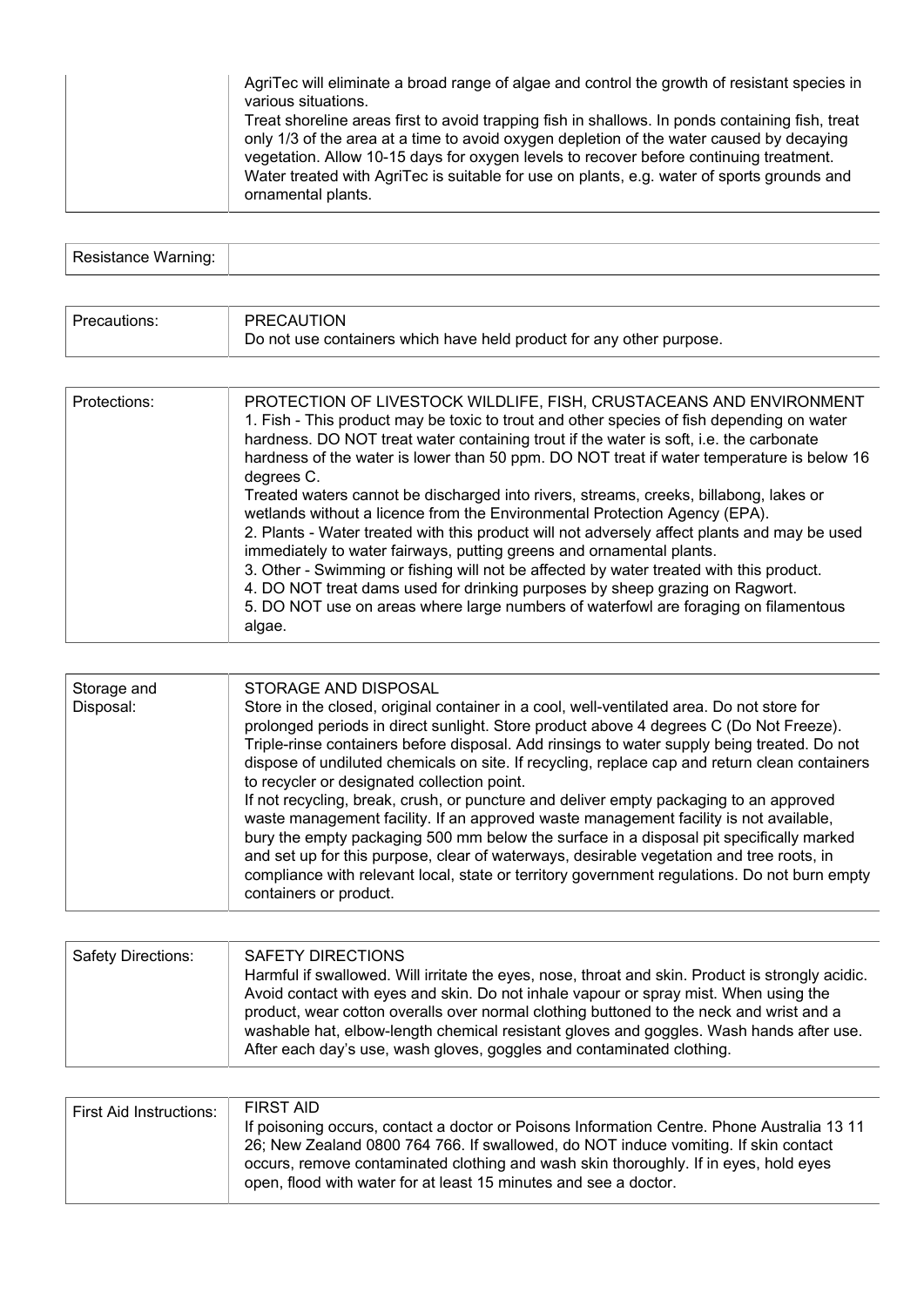| First Aid Warnings: |  |  |
|---------------------|--|--|
|---------------------|--|--|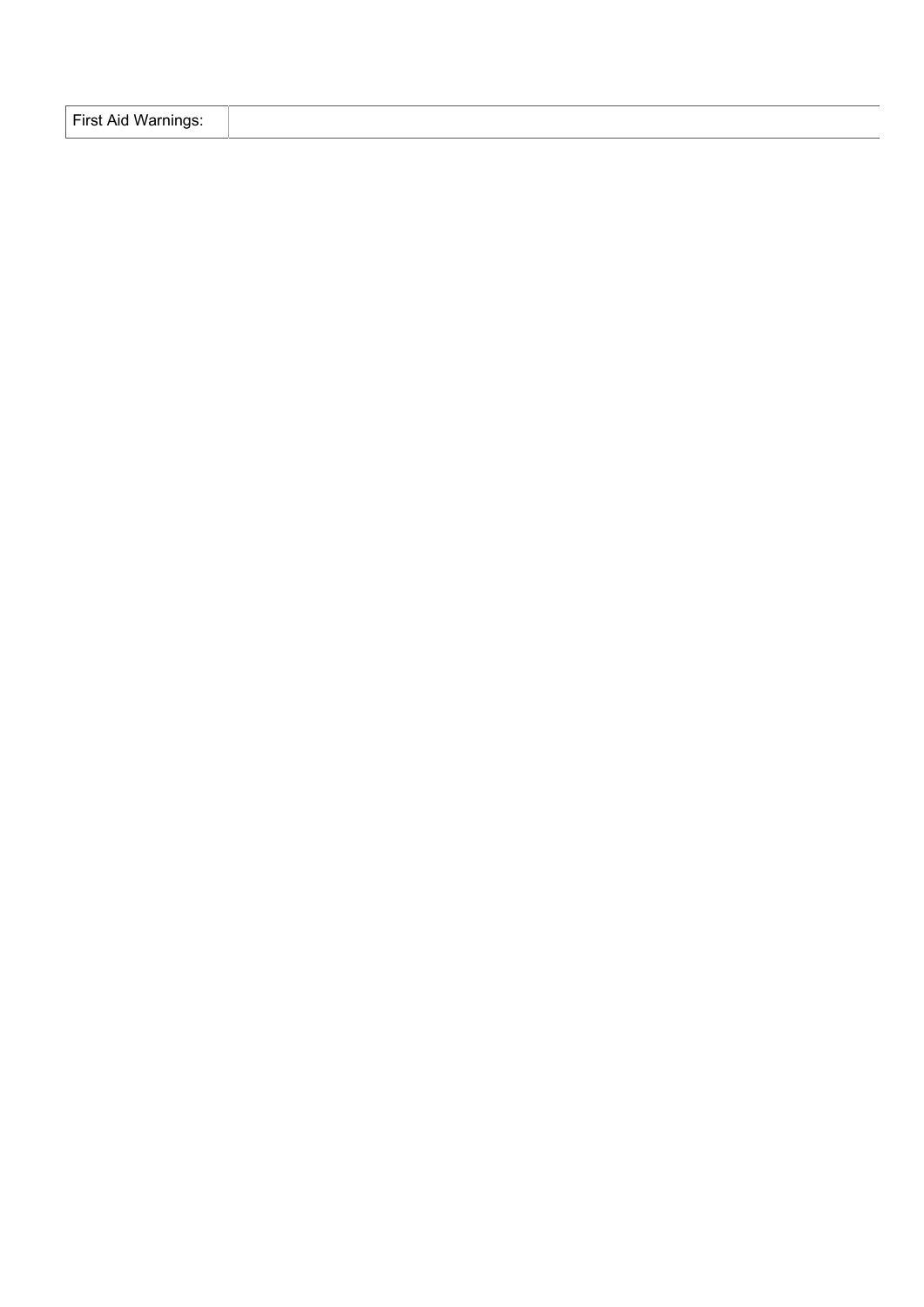## **RESTRAINTS**

AgriTec may be toxic to Australian native fish and crustaceans even in hard water. In water containing native fish, the product should be used with extreme caution and only where the algal infestation poses a serious threat to native fish.

DO NOT USE on fish intended for human consumption.

DO NOT allow bystanders to come into contact with the spray cloud.

DO NOT apply by ground boomspray.

DO NOT apply by aircraft unless the following mandatory buffer zones are observed:

| <b>Droplet size</b> | <b>Bystander buffer zone (metres)</b> |                   |  |
|---------------------|---------------------------------------|-------------------|--|
|                     | <b>Fixed wing aircraft</b>            | <b>Helicopter</b> |  |
| Coarse              |                                       |                   |  |
| Medium              |                                       |                   |  |

## RE-ENTRY

DO NOT enter treated areas until spray has dried. If prior entry is necessary wear cotton overalls buttoned to the neck and wrist (or equivalent clothing) and chemical resistant gloves. Clothing must be laundered after each day's use.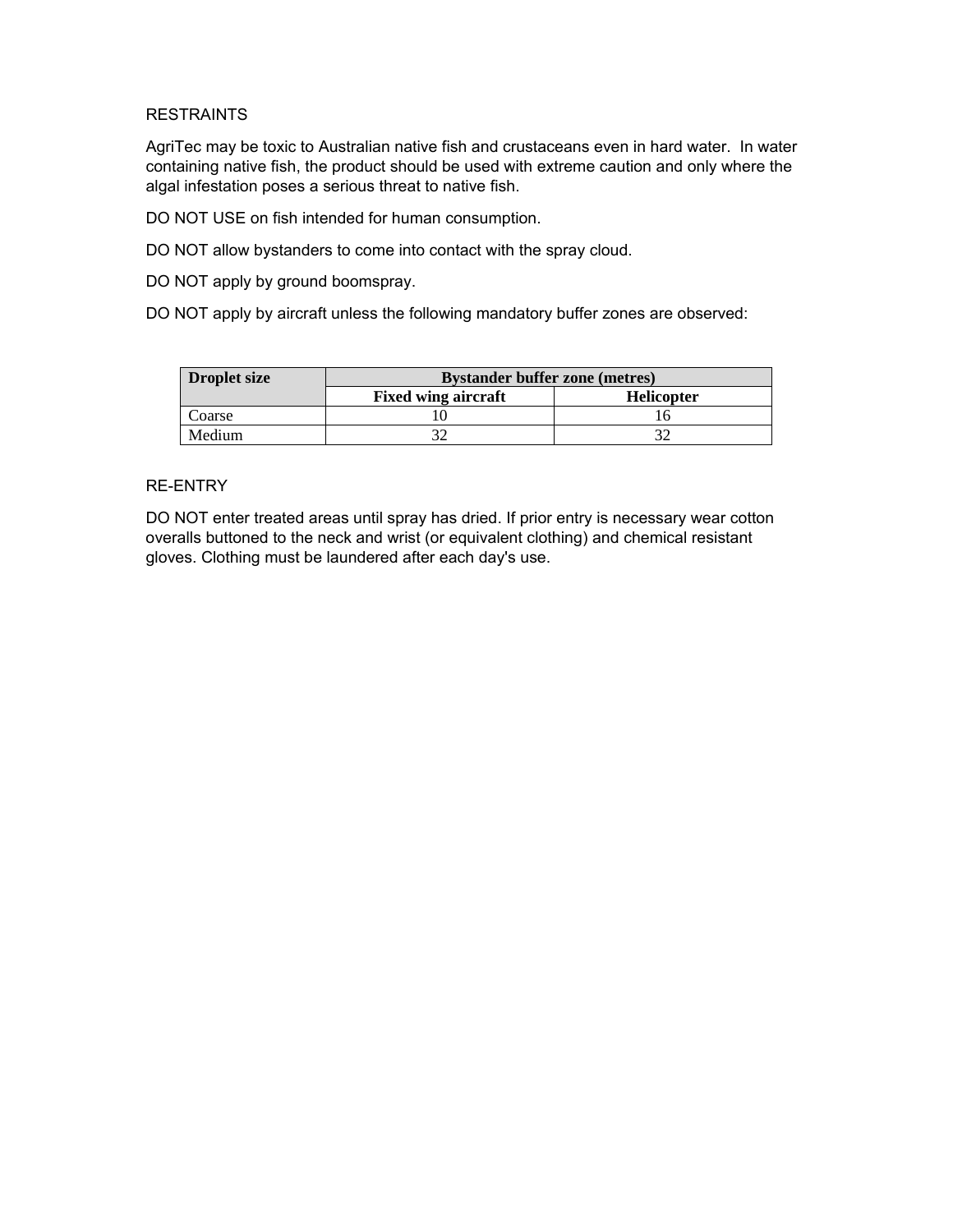## **DIRECTIONS FOR USE**

| <b>SITUATION</b>                                                                                                                                                                                                | <b>PEST</b>                                                                                                                                  | <b>DOSE RATE</b>                                                                                                                                                                                    | <b>CRITICAL COMMENTS</b>                                                                                                                                                                                                                                                                                                                                |  |
|-----------------------------------------------------------------------------------------------------------------------------------------------------------------------------------------------------------------|----------------------------------------------------------------------------------------------------------------------------------------------|-----------------------------------------------------------------------------------------------------------------------------------------------------------------------------------------------------|---------------------------------------------------------------------------------------------------------------------------------------------------------------------------------------------------------------------------------------------------------------------------------------------------------------------------------------------------------|--|
|                                                                                                                                                                                                                 |                                                                                                                                              | (mg/L)<br>Refer to dilution<br>table below.                                                                                                                                                         |                                                                                                                                                                                                                                                                                                                                                         |  |
| Farm dams and<br>ponds, irrigation<br>canals,<br>ornamental<br>lakes, industrial<br>ponds,<br>raceways and<br>potable water<br>supplies,<br>excluding rivers,<br>streams,<br>creeks,<br>billabongs,<br>lakes or | 1. Free floating algae<br>such as Euglena,<br>Microcystis<br>(Anacystis),<br>Aphanizomenon,<br>Oscillatoria,<br>Dictyosphaerium,<br>Anabaena | $0.2 - 0.5$ mg/L<br>Copper                                                                                                                                                                          | Apply in bright sunlight and<br>when algae are first<br>evident. Remove any large<br>floating mats of algae<br>before applying AgriTec.<br>Apply only on a calm, wind<br>free day to the water<br>surface.                                                                                                                                              |  |
|                                                                                                                                                                                                                 | 2. Filamentous algae,<br>such as Spirogyra,<br>Chlorella,<br>Hydrodictyon,<br>Cladophora,<br>Oedogonium                                      | $0.5 - 1$ mg/L<br>Copper                                                                                                                                                                            | If heavily infested, re-treat<br>after 10-14 days as<br>necessary.                                                                                                                                                                                                                                                                                      |  |
| wetlands                                                                                                                                                                                                        | 3. Chara and<br>Phormidium algae                                                                                                             | $0.5 - 1$ mg/L<br>Copper                                                                                                                                                                            |                                                                                                                                                                                                                                                                                                                                                         |  |
|                                                                                                                                                                                                                 |                                                                                                                                              | <b>Preventative</b>                                                                                                                                                                                 |                                                                                                                                                                                                                                                                                                                                                         |  |
| <b>Aerial Sown</b><br><b>Rice</b>                                                                                                                                                                               | Blue green algae                                                                                                                             | 3.6 L/ha<br><b>Ideal conditions</b><br>for average water<br>depth up to 10<br>cm<br>5.4 L/ha<br>For average<br>water depth 10-<br>15 cm<br>7.1 L/ha<br>When average<br>water depth<br>exceeds 15 cm | Apply 7-10 days after<br>sowing as a sole spray or in<br>tank-mix with standard<br>herbicide treatments.<br>When applied as a sole<br>spray, use not less than 20<br>L of water per litre of<br>AgriTec. The effectiveness<br>of this product depends on<br>its concentration. Use of<br>lower rate in deepwater<br>conditions will inhibit<br>results. |  |
| <b>Remedial</b>                                                                                                                                                                                                 |                                                                                                                                              |                                                                                                                                                                                                     |                                                                                                                                                                                                                                                                                                                                                         |  |
| Rice - Aerial<br>and Drill Sown                                                                                                                                                                                 | Blue green algae                                                                                                                             | $3.6 - 8.9$ L/ha                                                                                                                                                                                    | Use lower rates in shallow<br>water when algal filaments<br>first become apparent. Use<br>higher rates in deepwater<br>and where algal bloom is<br>smothering emerging rice<br>seedlings.                                                                                                                                                               |  |